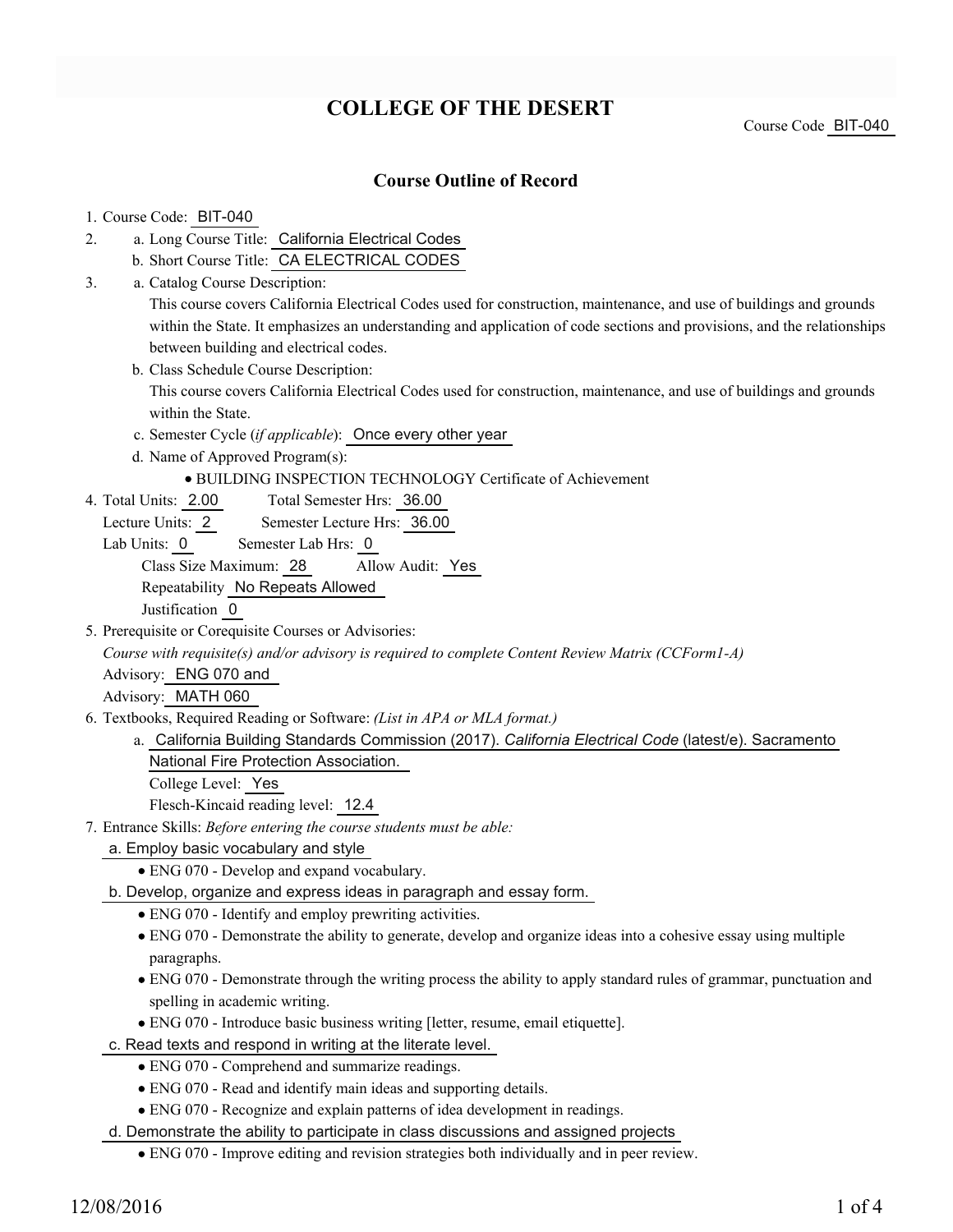## BIT 040-California Electrical Codes

- e. Apply the basic operations appropriately to solve application problems that involve their use.
	- MATH 060 Compute using the four basic operations of addition, subtraction, multiplication, and division on the rational numbers in both fraction and decimal form.
	- MATH 060 Apply methods of conversion between percents, decimals, and fractions.
	- MATH 060 Recognize and convert between units of measurements in the American and metric systems.
	- MATH 060 Use unit measure appropriately in applications.
- 8. Course Content and Scope:

#### Lecture:

- a. Introduction
- b. General code requirement provisions, Electrical Codes
- c. Requirements for types of materials
- d. Occupancies Building and Electrical Code requirements
- e. Electrical Services and relationship to Building Codes
- f. General wiring methods and relationship to Building code
- g. Electrical loads calculations and Building Codes interrelationship
- h. Handling and classification of hazardous materials between Building and Electrical Codes.
- i. Responsibilities under electrical codes
- j. Construction materials use
- k. Existing construction in buildings and property.
- l. Maintenance of buildings and property
- m. Building construction processes
- n. Types of construction and their use to comply with electrical codes.
- o. Special systems code provisions.

Lab: *(if the "Lab Hours" is greater than zero this is required)*

- 9. Course Student Learning Outcomes:
	- 1.

Cite code sections with relation to electrical codes in construction, regulation and design.

#### 2.

Apply provisions with relation to electrical codes in construction, regulation and design.

- 10. Course Objectives: Upon completion of this course, students will be able to:
	- a. Apply the codes in construction, regulation, and design.
	- b. Discuss administered examination used to gain professional certification in the building inspection field.
	- c. Discuss skills for employment in private or public construction fields as an inspector or plans examiners.
- Methods of Instruction: *(Integration: Elements should validate parallel course outline elements)* 11.
	- a. Discussion
	- b. Distance Education
	- c. Lecture
	- d. Participation

Other Methods:

Presentation of construction materials

12. Assignments: (List samples of specific activities/assignments students are expected to complete both in and outside of class.) In Class Hours: 36.00 Outside Class Hours: 72.00

a. In-class Assignments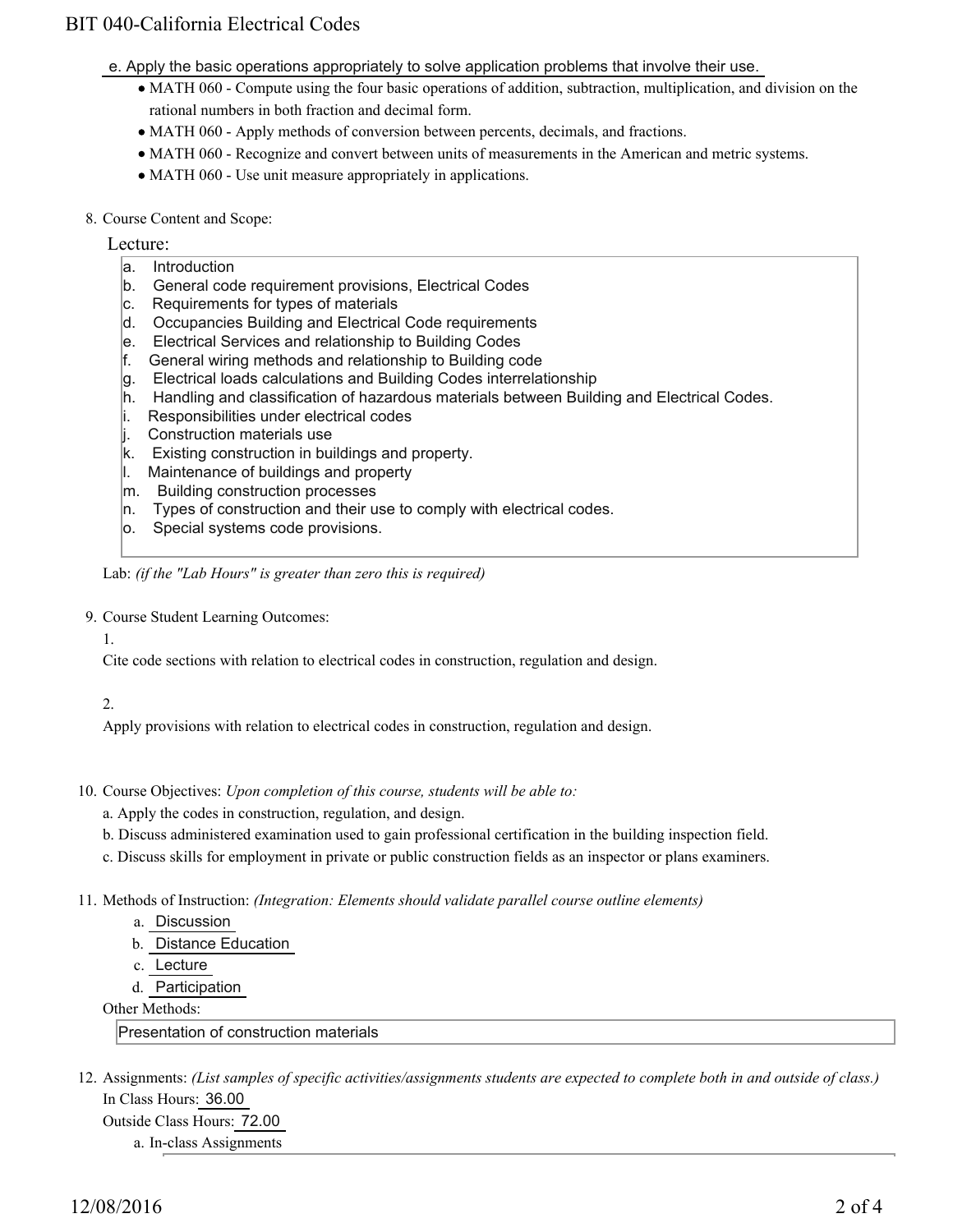## BIT 040-California Electrical Codes

- 1. Presentation of class subjects and materials
- 2. Review code sections
- b. Out-of-class Assignments
	- 1. Reading assignments of codes and handouts
	- 2. Visit construction sites
	- 3. Review code sections presented in classes

13. Methods of Evaluating Student Progress: The student will demonstrate proficiency by:

- Group activity participation/observation Participation in class and group discussions
- True/false/multiple choice examinations
- Mid-term and final evaluations

• Other Maintenance and use of handout class materials

- 14. Methods of Evaluating: Additional Assessment Information:
- 15. Need/Purpose/Rationale -- All courses must meet one or more CCC missions.
	- PO Career and Technical Education

Fulfill the requirements for an entry- level position in their field.

Apply critical thinking skills to execute daily duties in their area of employment.

Apply critical thinking skills to research, evaluate, analyze, and synthesize information.

Display the skills and aptitude necessary to pass certification exams in their field.

Exhibit effective written, oral communication and interpersonal skills.

IO - Personal and Professional Development

Demonstrate an understanding of ethical issues to make sound judgments and decisions.

Value diverse cultures and populations.

Value the feedback of others.

16. Comparable Transfer Course

| <b>University System</b>                                                                                                                                                                         | Campus             | <b>Course Number</b> | <b>Course Title</b>  | <b>Catalog Year</b> |  |
|--------------------------------------------------------------------------------------------------------------------------------------------------------------------------------------------------|--------------------|----------------------|----------------------|---------------------|--|
| 17. Special Materials and/or Equipment Required of Students:                                                                                                                                     |                    |                      |                      |                     |  |
| <sup>18.</sup> Materials Fees:                                                                                                                                                                   | Required Material? |                      |                      |                     |  |
| <b>Material or Item</b>                                                                                                                                                                          |                    |                      | <b>Cost Per Unit</b> | <b>Total Cost</b>   |  |
| 19. Provide Reasons for the Substantial Modifications or New Course:                                                                                                                             |                    |                      |                      |                     |  |
| Update course requirements to coincide with California state standards.<br>a. Cross-Listed Course (Enter Course Code): N/A<br>20.<br>b. Replacement Course (Enter original Course Code): BIT-004 |                    |                      |                      |                     |  |
| 21. Grading Method (choose one): Letter Grade Only                                                                                                                                               |                    |                      |                      |                     |  |
| 22. MIS Course Data Elements<br>a. Course Control Number [CB00]: CCC000230543                                                                                                                    |                    |                      |                      |                     |  |
|                                                                                                                                                                                                  |                    |                      |                      |                     |  |

- b. T.O.P. Code [CB03]: 95720.00 Construction Inspection
- c. Credit Status [CB04]: C Credit Not Degree Applicable
- d. Course Transfer Status [CB05]: B = Transfer CSU